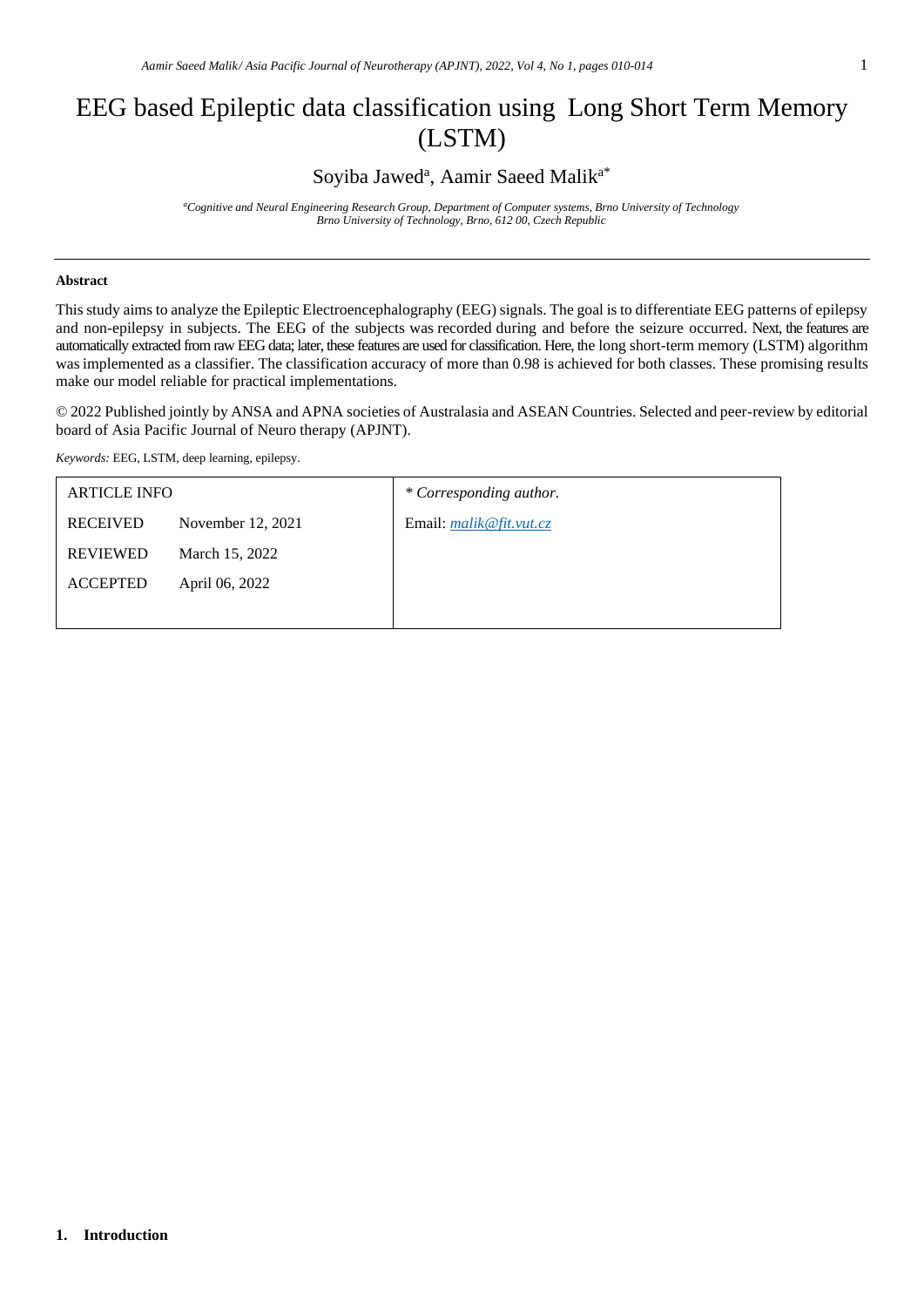There are 65 million people in the world that are affected by epilepsy. Epilepsy is the most severe neurological disease. It is also recognized as the most common chronic disease (Thurman et al., 2011). Epileptic patients usually suffer from misunderstanding, discrimination, and social stigma (Quintas et al., 2012) (Meyer et al., 2010). It is not easy to live with an unpredictable chronic disease as it can disrupt autonomy for daily life activities. With advances in medical science, epilepsy can be treated successfully in many cases. Still, the treatment is long-term, which affects the treatment process, especially in middle-income and low-income countries (Cameron et al., 2012). Furthermore, all patients do not respond to the medical treatment; sometimes, surgery is required, and other treatments such as neurostimulation to treat the disease. Therefore, looking at brain patterns can help in the treatment of epilepsy.

Electroencephalography (EEG) signals can be used for the identification of brain abnormalities associated with epilepsy seizures. These are represented as sharp spikes in EEG data. EEG epilepsy signals can be classified into four main categories: 1) interictal, 2) postictal, 3) seizure, and 4) preictal. Preictal is the time before a seizure occurs (Rahman et al., 2021). It remains activated in the brain for about fifteen minutes and can go up to one hour. Postictal is the time just after the seizure occurs. Interictal is the time between the two states, that is, postictal and preictal. Seizure depicts the phase where an actual seizure occurs (Rahman et al., 2021). However, many methods exist in the literature for epilepsy classification using EEG. The drawback of these EEG based epileptic seizure detection methods include low sensitivity and specificity. Sensitivity is usually ranging from 26 to 56%. Specificity is a bit better but still not reliable enough as, in some cases, it's as low as 78% (Asadzadeh et al., 2020). One possible reason is the diversity of patients in clinical settings (Benbadis et al., 2003). This paper uses the BONN university dataset to classify epilepsy and control groups.

#### **2. Materials and Methods**

#### *2.1. Block Diagram*

We propose using a deep learning algorithm called long short-term memory (LSTM) to recognize epileptic brain activity. The block diagram of the system is shown in figure 1. Here the input is the EEG dataset of the Control group and epileptic group. For the pipeline, the EEG dataset is given as input from the given data; features are extracted automatically and then classified into the two classes epilepsy and non-epilepsy.



Figure 1. Block diagram of the system.

#### *2.2. Dataset (EEG)*

We utilize the publicly available Bonn epileptic database. Bonn dataset is categorized into five subsets (A - E). Data from 5 patients were recorded, and each subgroup contained 100 single-channel EEG signals of 23.6 seconds. The sampling frequency for the EEG recording was 173.61 Hz, and the signal resolution was 12-bits. The raw EEG dataset E contained epileptic seizure activity.

#### *2.3. Recurrent Neural Network (RNN)*

The significance of a Recurrent Neural Network (RNN) is that it utilizes sequential information, especially the time series data. If all the inputs and the corresponding outputs are independent of each other, then a traditional neural network can be used. However, this assumption of independence is not valid for the EEG time-series data, and hence for many tasks, that is not a good approach to follow. For example, consider a task that looks at the words in a sentence and then performs a prediction for the next word in that sentence. In order to achieve a good prediction of the upcoming word, it is better to have the knowledge and memory of the words preceding it. Here, for this example, RNN can be employed because they are recurrent in the sense that they perform the same task for every word of the sentence. The output depends on the previous computations, and it is already known that they have a "memory" that is involved in capturing and holding information about the previous computations. Issues of RNN include vanishing problem and exploding gradient problem. In this paper, we propose to use LSTM, which is a type of RNN.

#### 2.4. *Long short-term memory (LSTM)*

#### 1. Using LSTM for classification

LSTM is a type of RNN and RNN is a type of Neural Network. Therefore, just as a neural network can be used for classification, both RNN and LSTM can be used as classifiers. For the proposed LSTM scheme as a classifier, in addition to the input from the current time step, a hidden state is also used to hold the information from the previous time step. Hence, LSTM can perform classification with better results than RNN and Neural Network because of LSTM's good performance for EEG time series data. Since the Bonn dataset contains EEG time series data, LSTM is chosen among all other deep learning techniques.

#### 2. Working Principle of LSTM

Traditional neural networks do not have persistence, and that is their major shortcoming. A recurrent neural network addresses this problem by having loops in them, which makes the information persist. The problem of RNN is long-term dependencies and hence LSTM is proposed to be used to address these dependencies. As mentioned above, the Long shortterm memory (LSTM) deep learning networks are a type of RNN and they are involved in learning long-term dependencies. By default, LSTM remembers information because it has memory and can retain it for a long duration. The chain-like structure of LSTM with four layers is similar to RNN, though RNN has one layer only. The LSTM has gate structures, and this empowers LSTM to manipulate information by adding or removing them. Here, in this paper, the LSTM-based deep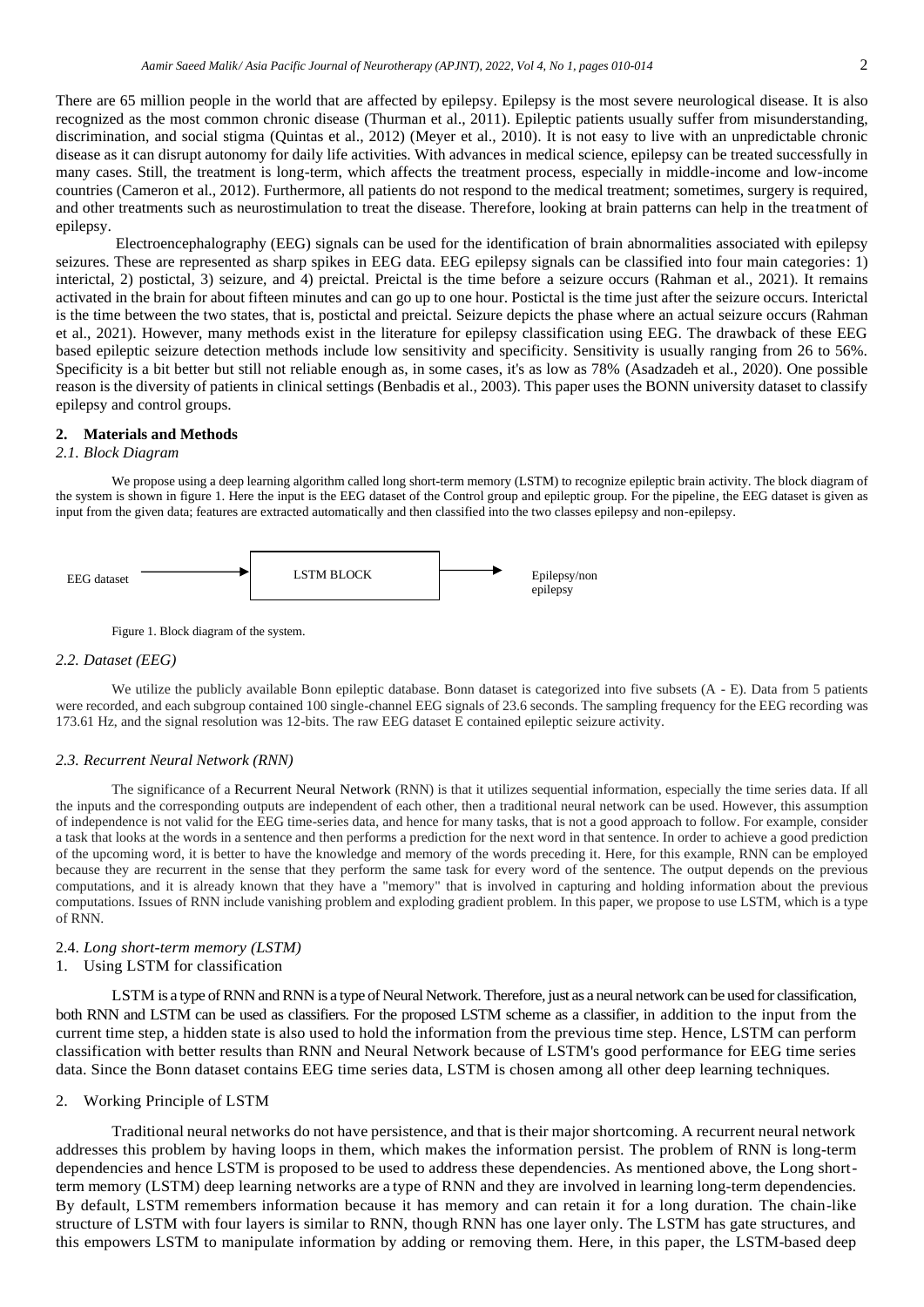implementation of LSTM, tensor flow is used. The performance of the proposed method is evaluated using a confusion matrix. Figure 2 shows the LSTM architecture used in this paper. In figure 2,  $X_{t+1}$  is the input vector,  $H_t$  is the hidden state vector,  $W_f$  Is the weight vector, tahh is the gate function,  $C_t$  is the Cell input activation vector, and finally  $\sigma$  is the forget gate activation function.



Figure 2. The LSTM architecture

#### **3. Results**

The dataset is split into 80% for training and 20% for testing. The labels are converted into one hot encoder as:

 $0 \gg [1,0]$  and  $1 \gg [0,1]$ .

The model is trained using the following parameters, and figure 3 shows the learning curve of the model.

- Batch size: which is the number of training examples defined in one iteration,
- Number of epochs: is a hyperparameter that explains how many times the learning algorithm works through the entire training dataset,
- Hidden size: It's the number of hidden units,
- Optimizer: It optimizes the attributes of the deep learning network.

For the implementation of the proposed method, following values are used for the above-mentioned parameters:

- Batch size: 16,
- Number of epochs: 25,
- Hidden size: 128,
- Optimizer: Adam optimizer is used for optimizing.



Figure 3. The learning curve of the LSTM model

The model is evaluated using the standard evaluation metrics of precision-recall and F-score using the formula stated is equation 1 to equation 3. Table 1 shows the confusion matrix and Figure 3 shows the ROC curve.

$$
Precision = \frac{TP}{TP + FP}
$$
 (1)

$$
Recall = \frac{TP}{TP + FN}
$$
 (2)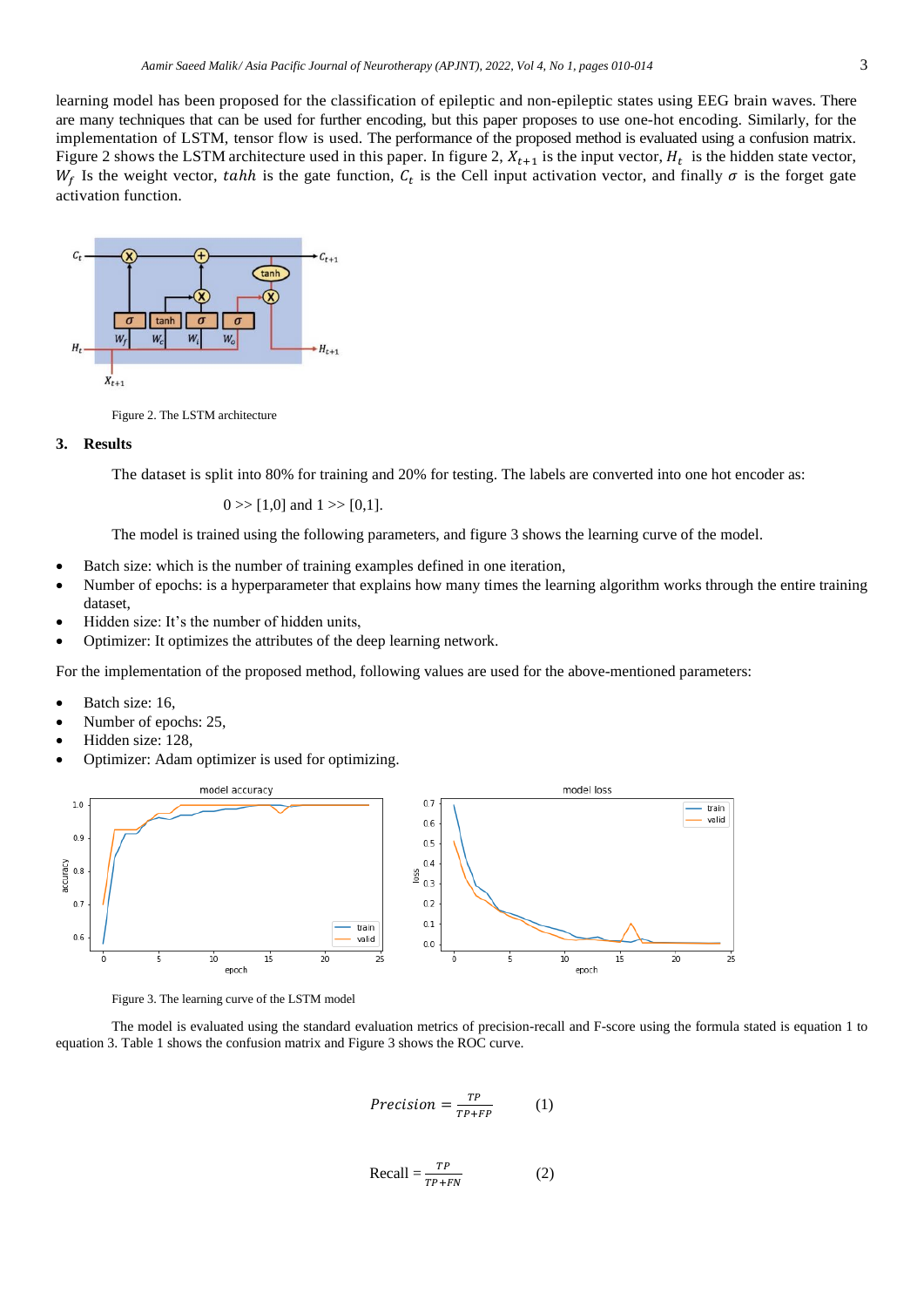#### $F1 = 2 * \frac{Precision * Recall}{Precision * Recall}$ Precision+Recall (3)

Table 1: Confusion matrix of the model

|              | precision |      | recall f1-score | support |
|--------------|-----------|------|-----------------|---------|
|              |           |      |                 |         |
| normal       | 1.00      | 1.00 | 1.00            | 20      |
| epileptic    | 1.00      | 1.00 | 1.00            | 20      |
|              |           |      |                 |         |
| accuracy     |           |      | 1.00            | 40      |
| macro avg    | 1.00      | 1.00 | 1.00            | 40      |
| weighted avg | 1.00      | 1.00 | 1.00            | 40      |



Figure 4. ROC curve of LSTM classifier

This study analysed epileptic and normal classes using EEG signals and Long short-term memory (LSTM) as a deep learning classifier. Participants were classified as epileptic or normal. The EEG signals were recorded from normal subjects and from subjects with epilepsy. Using EEG signals to identify epilepsy is important as it can help subjects with epilepsy in the future to predict seizures before time so that necessary preventive measures can be taken. However, this is just proof of concept with one subject only. This classification accuracy is expected to decrease with more subjects. As the dataset is small, overfitting is possible, which is the reason for obtaining100% accuracy. Including more subjects in the dataset will resolve overfitting and it is expected that the accuracy will be decreased from 100% to 95%-98%.

#### **4. Conclusions**

We have proposed a deep-learning model to distinguish epileptic EEG signatures from the Control in this work. EEG is recorded from 21 scalp sites using EEG electrodes. In this paper, we have proposed to use LSTM deep learning algorithm for classification. High classification accuracy was recorded for epilepsy and Control. The above results conclude that LSTM has good potential for classifying the EEG time-series signals.

#### **References**

Asadzadeh, S., Yousefi Rezaii, T., Beheshti, S., Delpak, A., and Meshgini, S. (2020), "A systematic review of EEG source localization techniques and their applications on diagnosis of brain abnormalities," *Journal of Neuroscience Methods,* vol. 339, p. 108740, 2020/06/01/, doi: [https://doi.org/10.1016/j.jneumeth.2020.108740.](https://doi.org/10.1016/j.jneumeth.2020.108740)

Benbadis, S. R. and Tatum, W. O. (2003), "Overintepretation of EEGs and misdiagnosis of epilepsy," *Journal of clinical neurophysiology,* vol. 20, no. 1, pp. 42- 44.